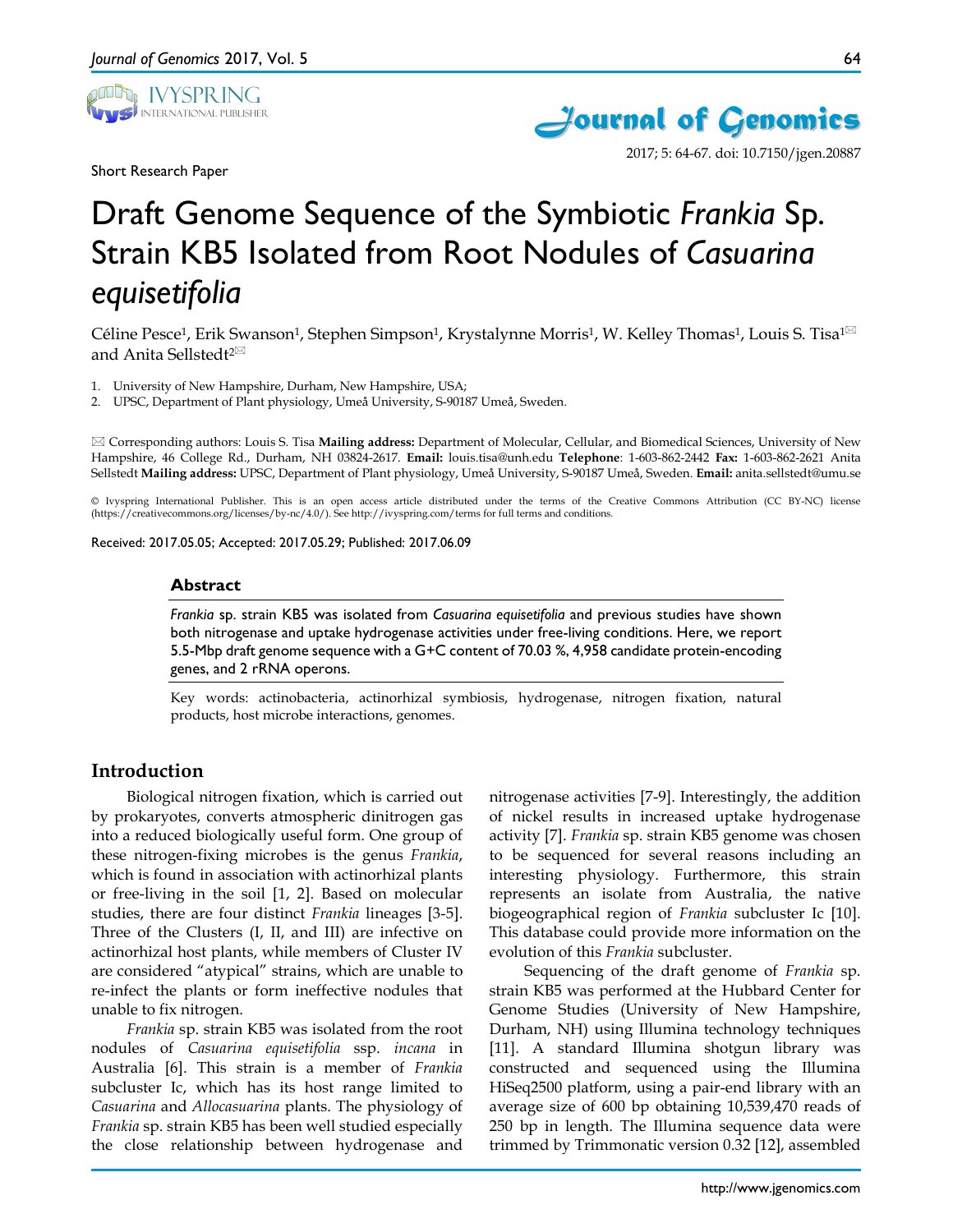using Spades version 3.5 [12] and ALLPaths-LG version r52488 [13]. The final draft assembly for *Frankia* sp. strain KB5 consisted of 420 contigs with an N50 contig size of 24.2 kb and 236.8X coverage of the genome. The final assembled genome contained a total sequence length of 5,455,564 bp with a G+C content of 70.03%.

The assembled *Frankia* sp. strain KB5 genome was annotated via the NCBI Prokaryotic Genome Annotation Pipeline (PGAP), and resulted in 4,958 candidate protein-encoding genes and 2 rRNA operons. The genome features of *Frankia* sp. strain KB5 fall with the realm of the other *Casuarina* genomes including *Frankia casuarinae* strain (CcI3) [14] the type strain (Table 1).

The genome also contained a *nif* and 2 *hup* operons encoding the nitrogenase and uptake hydrogenase enzymes, respectively. The operons were organized similar to those reported for *Frankia* cluster I genomes [15]. The 2 *hup* operons have been shown to be expressed differently, with *hup* 1 being mainly expressed in free-living conditions and *hup* 2 in symbiotic [16]. Bioinformatic analysis of this genomes by the use of the AntiSMASH program [17, 18] revealed the presence of high numbers of secondary metabolic biosynthetic gene clusters, which is consistent with previous results with other *Frankia*  genomes including subcluster Ic [15, 19]. Table 2

shows a comparison of the various profiles of different *Casuarina* isolates for these secondary metabolic biosynthetic gene clusters. Although the majority of these secondary metabolic biosynthetic gene clusters were shared among the *Casuarina* genomes, the *Frankia* sp. strain KB5 genome contained several unique clusters that had homologues in other bacteria or were completely novel. For example, cluster KB-24 (location: *KBI5\_16785-KBI5\_16785* genes) involved in terpene biosynthesis had no homology with any of the *Frankia* genomes, but was homologous to the phenalinolactoneA biosynthetic gene cluster of *Streptomyces pactum* KLBMP 5084, including the surrounding gene neighborhood. Cluster KB-26 (location: *KBI5\_17660-KBI5\_17705* genes) containing a nonribosomal peptide synthase (NRPS) is only found in the *Frankia* sp. strain KB5 genome and predicted to produce a core structure (Fig. 1). Further bioinformatics analysis revealed that the *Frankia* sp. strain KB5 genome contained 715 unique genes that had no homologues in any of the other *Casuarina* genomes. Although some of these genes like cluster KB-24 genes have predicted functions, the majority of the genes code for hypothetical proteins without a known function. The hypothesis that these genes play a role in the biogeographical distribution of this strain remains to be tested.

| Table 1. Genome features of Frankia sp. strain KB5 and other Frankia strains isolated from Casuarina root nodules. |  |  |
|--------------------------------------------------------------------------------------------------------------------|--|--|
|--------------------------------------------------------------------------------------------------------------------|--|--|

| Strain            | Source     | Location <sup>1</sup> | Size (Mb) | No. of Contig(s) | $G + C$ (%) | No. of CDS | No. of rRNA | No. of tRNA |
|-------------------|------------|-----------------------|-----------|------------------|-------------|------------|-------------|-------------|
| KB <sub>5</sub>   | This study | Australia             | 5.46      | 420              | 70.0        | 4,958      | 6           | 45          |
| CcI <sub>3</sub>  | $[10]$     | USA                   | 5.43      |                  | 70.1        | 4,598      | 6           | 46          |
| CeD               | $[20]$     | Senegal               | 5.00      | 120              | 70.1        | 4,403      |             | 45          |
| Allo <sub>2</sub> | $[21]$     | Uruguay               | 5.33      | 110              | 69.8        | 4,838      |             | 46          |
| Thr               | $[22]$     | Egypt                 | 5.31      | 171              | 70.0        | 4,805      | 5           | 46          |
| <b>BMG5.23</b>    | $[23]$     | Tunisia               | 5.27      | 167              | 70.0        | 4,747      | 9           | 47          |
| CcI <sub>6</sub>  | $[24]$     | Egypt                 | 5.39      | 138              | 67.6        | 4,902      | 9           | 46          |
| BR                | $[25]$     | Brazil                | 5.23      | 180              | 70.0        | 4,777      | 5           | 46          |

<sup>1</sup> The source of the isolate.

**Table 2.** Biosynthetic gene clusters for natural products found in the genomes from *Casuarina Frankia* strains.

| Strain            | No. of Biosynthetic gene<br>clusters $1$ | NRPS <sup>2</sup> | PKS <sup>3</sup> | Terpene      | Siderophore | Bacteriocin | Lantipeptide |
|-------------------|------------------------------------------|-------------------|------------------|--------------|-------------|-------------|--------------|
| KB5               | 34                                       |                   | Q                | <sub>6</sub> |             |             |              |
| CcI <sub>3</sub>  | 29                                       |                   | 5                | 4            |             |             |              |
| CeD               | 30                                       |                   | ⇁                | 4            |             |             |              |
| Allo <sub>2</sub> | 32                                       |                   | 9                | 4            |             |             |              |
| Thr               | 33                                       | 6                 |                  | 4            |             |             |              |
| <b>BMG5.23</b>    | 31                                       | 8                 | 6                | 4            |             |             |              |
| CcI <sub>6</sub>  | 33                                       | 8                 | 8                | 4            |             |             |              |
| BR                | 29                                       |                   | 5                |              |             |             |              |

1 Biosynthetic gene clusters were identified by the use of the AntiSMASH software [17, 18]

<sup>2</sup> NRPS: Nonribosomal peptide synthase

3 PKS: polyketide synthase including Type I, II, III, Trans-AT, and other types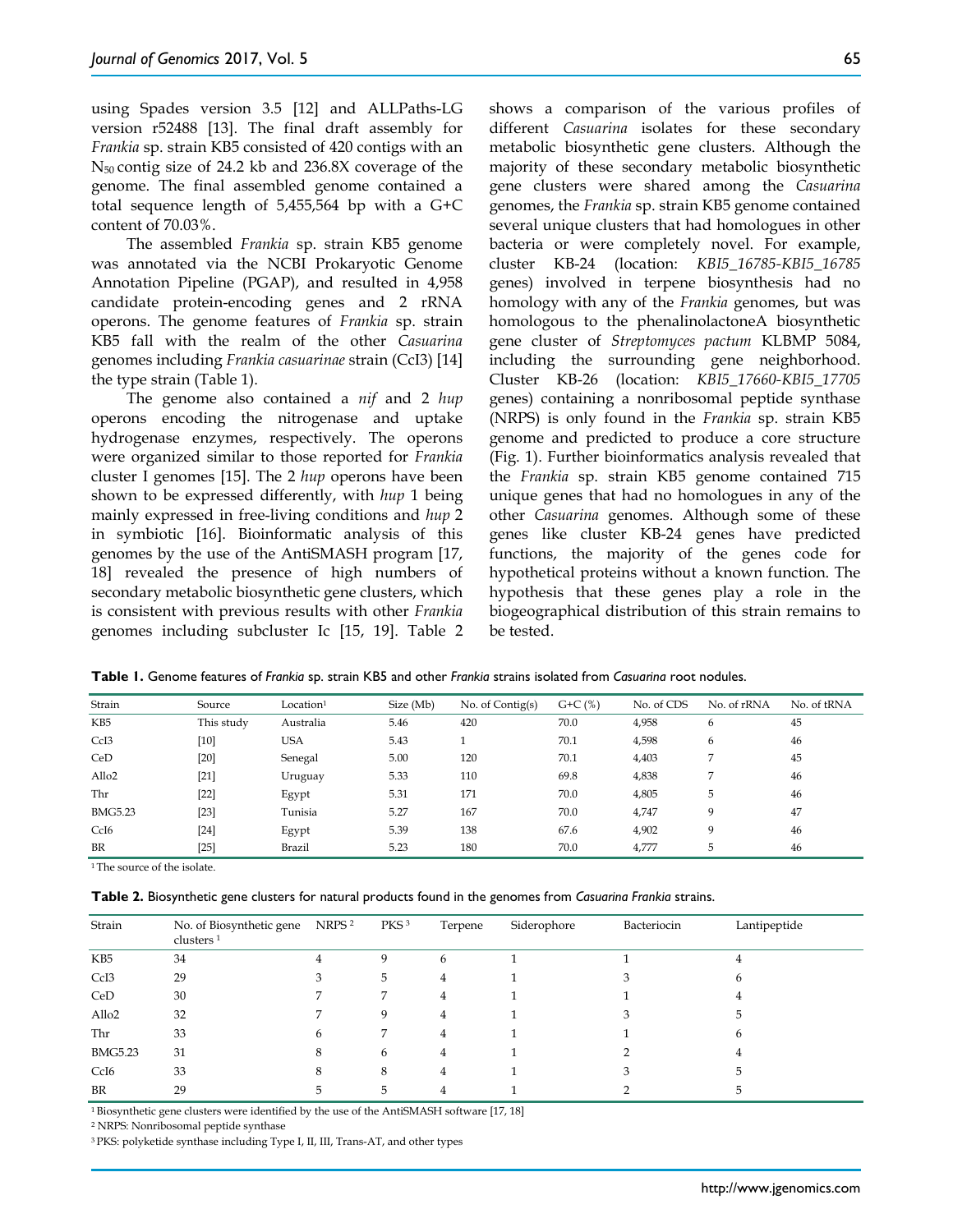



In summary, the *Frankia* sp. strain KB5 genome has revealed an interesting potential natural product profile and serves as a representative of *Frankia* subcluster Ic from its native environment. Further analysis of this genome and experimental evidence will be needed to support the predicted natural product profile and to provide insight on the evolution of this *Frankia* subcluster.

#### **Nucleotide sequence accession numbers**

This whole-genome shotgun sequence has been deposited at DDBJ/EMBL/GenBank under the accession number MRUJ00000000. The version described in this paper is the first version, MRUJ01000000.

## **Acknowledgement**

Partial funding was provided by the New Hampshire Agricultural Experiment Station. This is Scientific Contribution Number 2725. This work was also supported by the Swedish Energy Agency 38239-1 (AS), USDA National Institute of Food and Agriculture Hatch 022821 (LST), Agriculture and Food Research Initiative Grant 2015-67014-22849 from the USDA National Institute of Food and Agriculture (LST), and the College of Life Science and Agriculture at the University of New Hampshire-Durham. Sequencing was performed on an Illumina HiSeq2500 purchased with an NSF MRI Grant: DBI-1229361 to WK Thomas.

# **Competing Interests**

The authors have declared that no competing interest exists.

## **References**

- 1. Normand P, Benson DR, Berry AM, Tisa LS. Family Frankiaceae. In: Rosenberg E, DeLong EF, Lory S, Stackebrandt E, Thompson F, editors. The Prokaryote – Actinobacteria Berlin Heidelberg: Springer-Verlag; 2014:339-56
- 2. Chaia EE, Wall LG, Huss-Danell K. Life in soil by the actinorhizal root nodule endophyte *Frankia*. A review. Symbiosis. 2010; 51: 201-26.
- 3. Normand P, Orso S, Cournoyer B, Jeannin P, Chapelon C, Dawson J, et al. Molecular phylogeny of the genus *Frankia* and related genera and emendation of the family Frankiaceae. Int J Syst Bacteriol. 1996; 46: 1-9.
- 4. Nouioui I, Ghodhbane-Gtari F, Beauchemin NJ, Tisa LS, Gtari M. Phylogeny of members of the *Frankia* genus based on *gyrB*, *nifH* and *glnII* sequences. Anton Leeuw Int J G. 2011; 100: 579-87.
- 5. Ghodhbane-Gtari F, Nouioui I, Chair M, Boudabous A, Gtari M. 16S-23S rRNA Intergenic Spacer Region Variability in the Genus *Frankia*. Microb Ecol. 2010; 60: 487-95.
- 6. Rosbrook PA, Burggraaf AJP, Reddell P. A Comparison of 2 Methods and Different Media for Isolating *Frankia* from *Casuarina* Root-Nodules. Plant Soil. 1989; 120: 187-93.
- 7. Mattsson U, Sellstedt A. Nickel affects activity more than expression of hydrogenase protein in *Frankia*. Curr Microbiol. 2002; 44: 88-93.
- 8. Mattsson U, Johansson L, Sandstrom G, Sellstedt A. *Frankia* KB5 possesses a hydrogenase immunologically related to membrane-bound. Curr Microbiol. 2001; 42: 438-41.
- 9. Mattsson U, Sellstedt A. Hydrogenase in *Frankia* KB5: Expression of and relation to nitrogenase. Can J Microbiol. 2000; 46: 1091-5.
- 10. Normand P, Lapierre P, Tisa LS, Gogarten JP, Alloisio N, Bagnarol E, et al. Genome characteristics of facultatively symbiotic *Frankia* sp strains reflect host range and host plant biogeography. Genome research. 2007; 17: 7-15.
- 11. Bennett S. Solexa Ltd. Pharmacogenomics. 2004; 5: 433-8.
- 12. Bolger AM, Lohse M, Usadel B. Trimmomatic: a flexible trimmer for Illumina sequence data. Bioinformatics. 2014; 30: 2114-20.
- 13. Gnerre S, MacCallum I, Przybylski D, Ribeiro FJ, Burton JN, Walker BJ, et al. High-quality draft assemblies of mammalian genomes from massively parallel sequence data. P Natl Acad Sci USA. 2011; 108: 1513-8.
- 14. Nouioui I, Ghodhbane-Gtari F, Montero-Calasanz MD, Goker M, Meier-Kolthoff JP, Schumann P, et al. Proposal of a type strain for *Frankia alni* (Woronin 1866) Von Tubeuf 1895, emended description of *Frankia alni*, and recognition of *Frankia casuarinae* sp. nov. and *Frankia elaeagni* sp. nov. Int J Syst Evol Microbiol. 2016; 66: 5201-10.
- 15. Tisa LS, Oshone R, Sarkar I, Ktari A, Sen A, Gtari M. Genomic approaches toward understanding the actinorhizal symbiosis: an update on the status of the *Frankia* genomes. Symbiosis. 2016; 70: 5-16.
- 16. Leul M, Normand P, Sellstedt A. The organization, regulation and phylogeny of uptake hydrogenase genes in *Frankia*. Physiol Plantarum. 2007; 130: 464-70.
- 17. Blin K, Medema MH, Kazempour D, Fischbach MA, Breitling R, Takano E, et al. antiSMASH 2.0-a versatile platform for genome mining of secondary metabolite producers. Nucleic Acids Res. 2013; 41: W204-W12.
- 18. Weber T, Blin K, Duddela S, Krug D, Kim HU, Bruccoleri R, et al. antiSMASH 3.0-a comprehensive resource for the genome mining of biosynthetic gene clusters. Nucleic Acids Res. 2015; 43: W237-W43.
- 19. Udwary DW, Gontang EA, Jones AC, Jones CS, Schultz AW, Winter JM, et al. Significant Natural Product Biosynthetic Potential of Actinorhizal Symbionts of the Genus *Frankia*, as Revealed by Comparative Genomic and Proteomic Analyses. Appl Environ Microb. 2011; 77: 3617-25.
- 20. Ngom M, Oshone R, Hurst SGt, Abebe-Akele F, Simpson S, Morris K, et al. Permanent Draft Genome Sequence for *Frankia* sp. Strain CeD, a Nitrogen-Fixing Actinobacterium Isolated from the Root Nodules of *Casuarina equistifolia* Grown in Senegal. Genome announcements. 2016; 4.
- 21. Oshone R, Ngom M, Abebe-Akele F, Simpson S, Morris K, Sy MO, et al. Permanent Draft Genome Sequence of *Frankia* sp. Strain Allo2, a Salt-Tolerant Nitrogen-Fixing Actinobacterium Isolated from the Root Nodules of *Allocasuarina*. Genome announcements. 2016; 4.
- 22. Hurst SGt, Oshone R, Ghodhbane-Gtari F, Morris K, Abebe-Akele F, Thomas WK, et al. Draft Genome Sequence of *Frankia* sp. Strain Thr, a Nitrogen-Fixing Actinobacterium Isolated from the Root Nodules of *Casuarina cunninghamiana* Grown in Egypt. Genome announcements. 2014; 2: e00493-14.
- 23. Ghodhbane-Gtari F, Hurst SGt, Oshone R, Morris K, Abebe-Akele F, Thomas WK, et al. Draft Genome Sequence of *Frankia* sp. Strain BMG5.23, a Salt-Tolerant Nitrogen-Fixing Actinobacterium Isolated